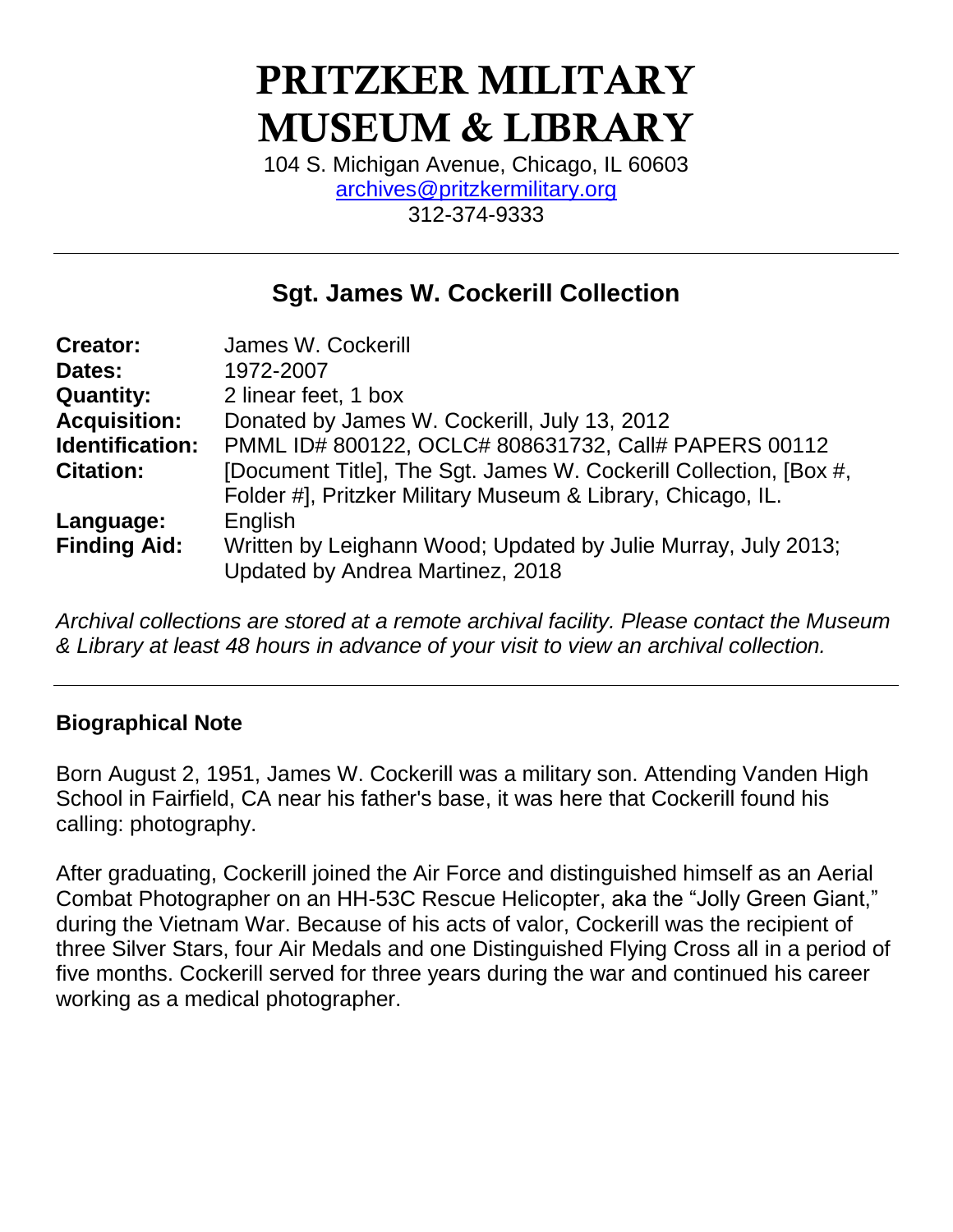#### **Scope and Content of the Collection**

This collection contains photographs, papers, decorations, personal narratives, and newspaper articles related to Sgt. Cockerill's service with the Air Force during the Vietnam War.

#### **Arrangement**

The scrapbook was kept in its original order while the papers and loose photographs were arranged by the PMML staff according to best practices. These papers were organized in to five series:

#### **Series One: Missions**

This series contains Cockerill's accounts of the missions in which he participated.

#### **Series Two: Awards**

This series contains Cockerill's accounts of the missions in which he participated.

## **Series Three: Department of the Air Force papers**

This series contains papers from Cockerill's proposal for a 10% retirement pay increase and letters of recommendation for decorations.

## **Series Four: Correspondence**

This series contains correspondence with a fellow soldier, newspaper clippings and emails with a Jolly historian.

## **Series Five: Scrapbook**

The scrapbook contains photographs, mission summaries, papers and newspaper articles related to Cockerill's rescue missions.

## **Rights**

Copyrights held by James W. Cockerill were transferred to the Pritzker Military Museum & Library. All other rights are held by the author or publisher. Users assume responsibility for following copyright laws as established by US Code Title 17.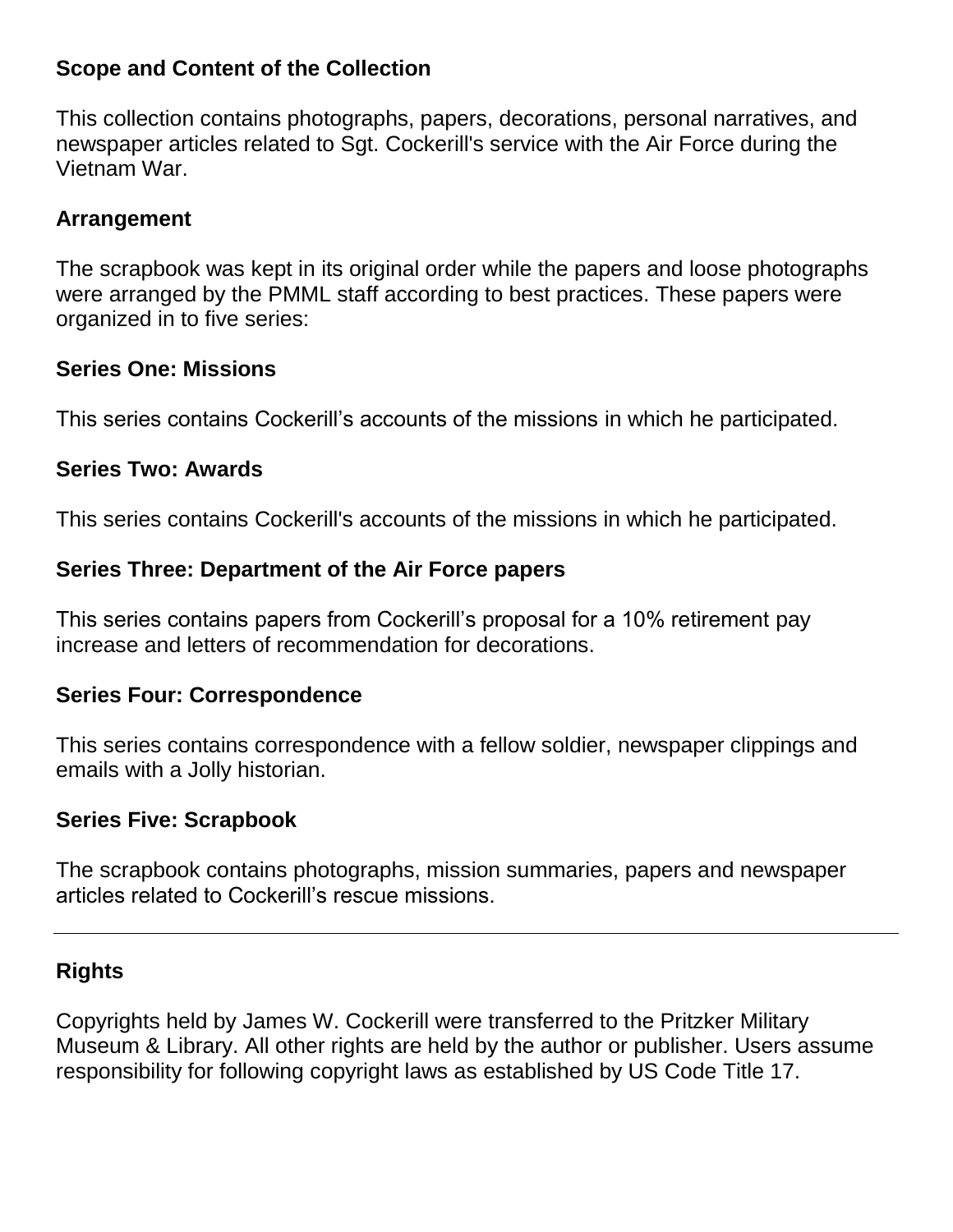# **Related Collections**

Wayne Fisher, UH-34D Helicopter pilot, Vietnam, Oral History interview 2012

# **Separations**

| Call<br><b>Number</b> | <b>Description</b>                                                                                                                       | <b>Date</b> |
|-----------------------|------------------------------------------------------------------------------------------------------------------------------------------|-------------|
|                       | <b>Decorations</b>                                                                                                                       |             |
|                       | 800122040 Silver Star medal                                                                                                              |             |
|                       | 800122041 Silver Star ribbon                                                                                                             |             |
|                       | 800122042 Silver Star lapel                                                                                                              |             |
|                       | 800122043 Silver Star, First Oak Leaf Cluster medal                                                                                      |             |
|                       | 800122044 Silver Star, First Oak Leaf Cluster ribbon                                                                                     |             |
|                       | 800122045 Silver Star, First Oak Leaf Cluster lapel                                                                                      |             |
|                       | 800122046 Silver Star, Second Oak Leaf Cluster medal                                                                                     |             |
|                       | 800122047 Silver Star, Second Oak Leaf Cluster ribbon                                                                                    |             |
|                       | 800122048 Silver Star, Second Oak Leaf Cluster lapel                                                                                     |             |
| 800122049             | photo board of PJ Dan Nyngesser, Motion 02 rescue mission,<br>receiving medical attention                                                | 8/26/1972   |
| 800122050             | photo of PJ Dan Nyngesser, Motion 02 rescue mission, his<br>hand over his eye                                                            | 8/26/1972   |
| 800122051             | photo board of Cpt. Kenneth Thaete and Maj. Norbert Maier,<br>Bobbin 05 rescue mission                                                   | 11/19/1972  |
|                       | 800122052 photo of Cpt. Thamas Wiles with Sgt. Jim Walsh, AIC John<br>Mcgee, and SSgt Kenneth Mynski from Ragtop 01 rescue<br>mission    | 1/7/1973    |
|                       | 800122053 photo board of Cpt. Thamas Wiles (on stretcher) and AIC John<br>Mcgee and SSgt. Kennet Mynski from Ragtop 01 rescue<br>mission | 1/7/1973    |
|                       | 800122054 photo of Thia crash at NKP                                                                                                     | 11/1/1972   |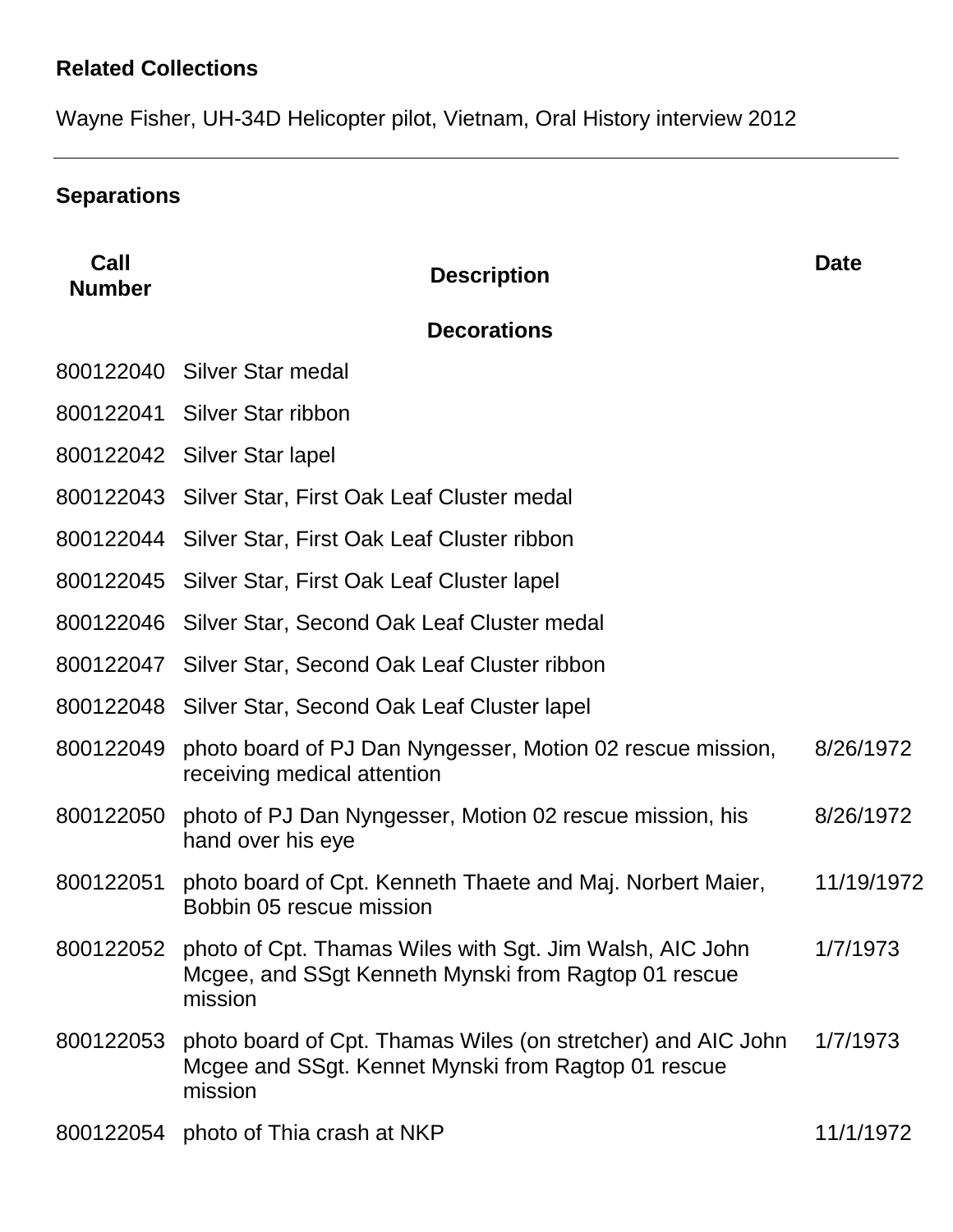| 800122055 photo board of 794 LNRS Chopper and F.E. Jim Walsh        | n.d.       |
|---------------------------------------------------------------------|------------|
| 800122056 photo board of PJ Don Goodlet, "Army Chopper"             | 9/3/1972   |
| 800122057 photo board of NKP Sunset                                 | 10/1/1972  |
| 800122058 photo board of NKP                                        | 2/20/1973  |
| 800122059 photo of man covered in foliage                           | n.d.       |
| Slideshow                                                           |            |
| 800122060 slide one: 4 Months at NKP                                | n.d.       |
| 800122061 slide two: Heard a radio beeper go off on my first flight | n.d.       |
| 800122062 slide three: The low bird went in first                   | n.d.       |
| 800122063 Slide four: We landed at a Lima Site to pick-up           | n.d.       |
| 800122064 slide five: This was just my third mission                | n.d.       |
| 800122065 slide six: Can you see the guy on the ground?             | n.d.       |
| 800122066 Slide seven: Bobbin 05 Alfa & Bravo                       | n.d.       |
| 800122067 slide eight: photos inside chopper                        | n.d.       |
| 800122068 slide nine: Kansas 01 RF-4                                | n.d.       |
| 800122069 slide ten: Jackel 33 F-111                                | n.d.       |
| 800122070 slide eleven: Crewmen from a B-52 crashed near base       | n.d.       |
| 800122071 slide twelve: Ragtop 01 F-4                               | n.d.       |
| 800122072 slide thirteen: patches                                   | n.d.       |
| 800122073 slide fourteen: medals                                    | n.d.       |
| 800122074 slide fifteen: Silver Star, August 26, 1972               | 8/26/1972  |
| 800122075 Slide sixteen: Silver Star, November 18, 1972             | 11/18/1972 |
| 800122076 Slide seventeen: Silver Star, December 27, 1972           | 12/27/1972 |
| <b>Photographs</b>                                                  |            |
| 800122077 photo of seated gunman                                    | n.d.       |

| 800122078 photo of side gunman (standing) | n.d. |  |
|-------------------------------------------|------|--|
|                                           |      |  |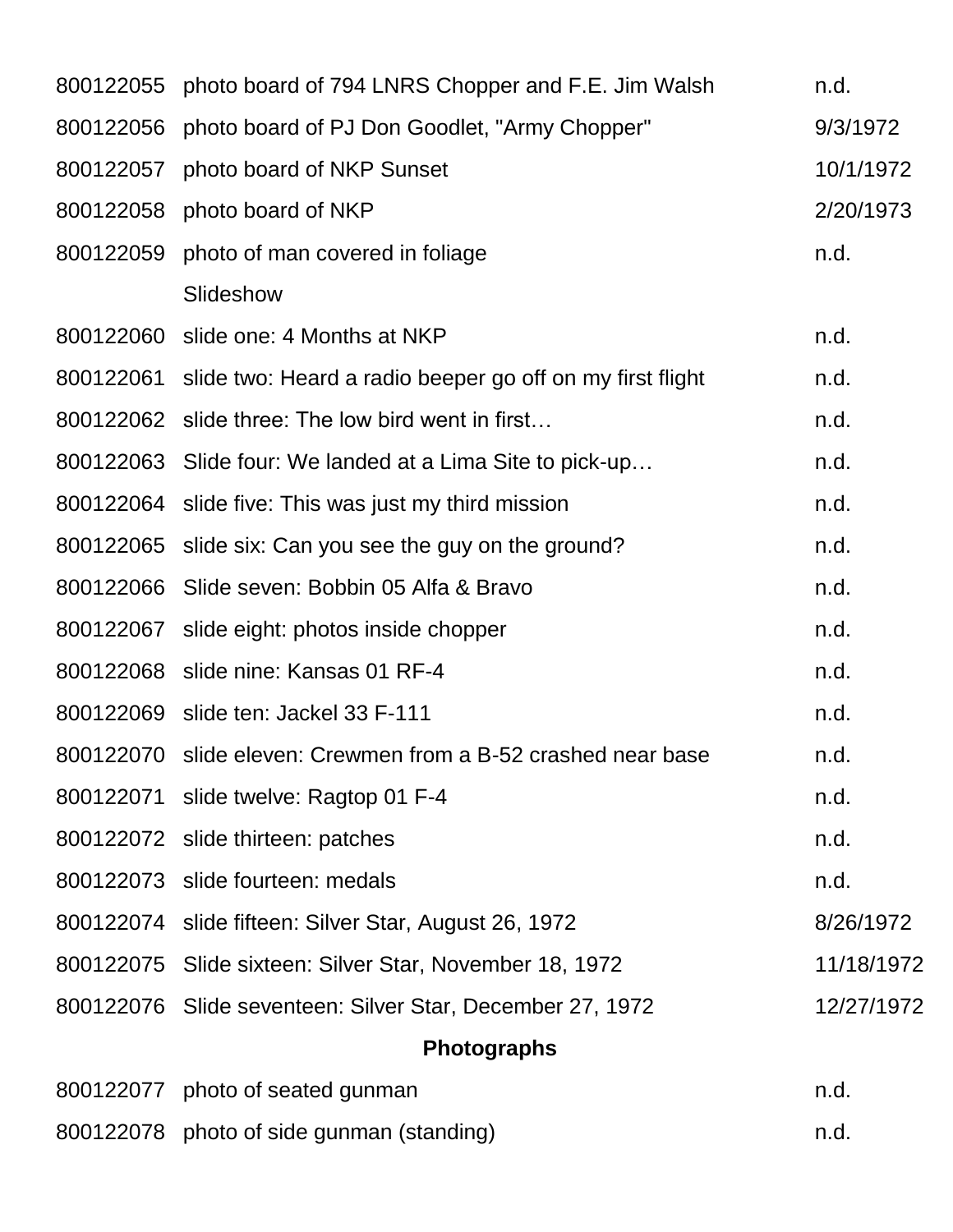| 800122079 photo of three men surrounding missile           | n.d. |
|------------------------------------------------------------|------|
| 800122080 photo of two men wheeling in bomb                | n.d. |
| 800122081 photo of gun hanging from straps                 | n.d. |
| 800122082 photo of group of men standing outside by planes | n.d. |
| 800122083 photo of two men walking out of helicopter       | n.d. |
| 800122084 photo of man sleeping                            | n.d. |
| 800122085 photo of man concentrating (two copies)          | n.d. |
| 800122086 photo of man with gun walking out of helicopter  | n.d. |
| 800122087 photo of man working with electrical wires       | n.d. |
| 800122088 photo of two men in the back of copter           | n.d. |
| 800122089 photo of plane getting refueled                  | n.d. |
| 800122090 photo of man recording in log                    | n.d. |
| 800122091 photo of man getting out of plane                | n.d. |
|                                                            |      |

## **Key Subjects**

#### **Names**

James W. Cockerill

## **Subjects**

Aerial photography. Military helicopters -- Vietnam. United States. -- Air Force -- History. United States. -- Air Force -- Pictorial works. Vietnamese Conflict, 1961-1975 -- Pictorial works. Vietnam War, 1961-1975 Vietnam War, 1961-1975 -- Aerial operations, American. Vietnam War, 1961-1975 -- Search and rescue operations---Vietnam. War photography.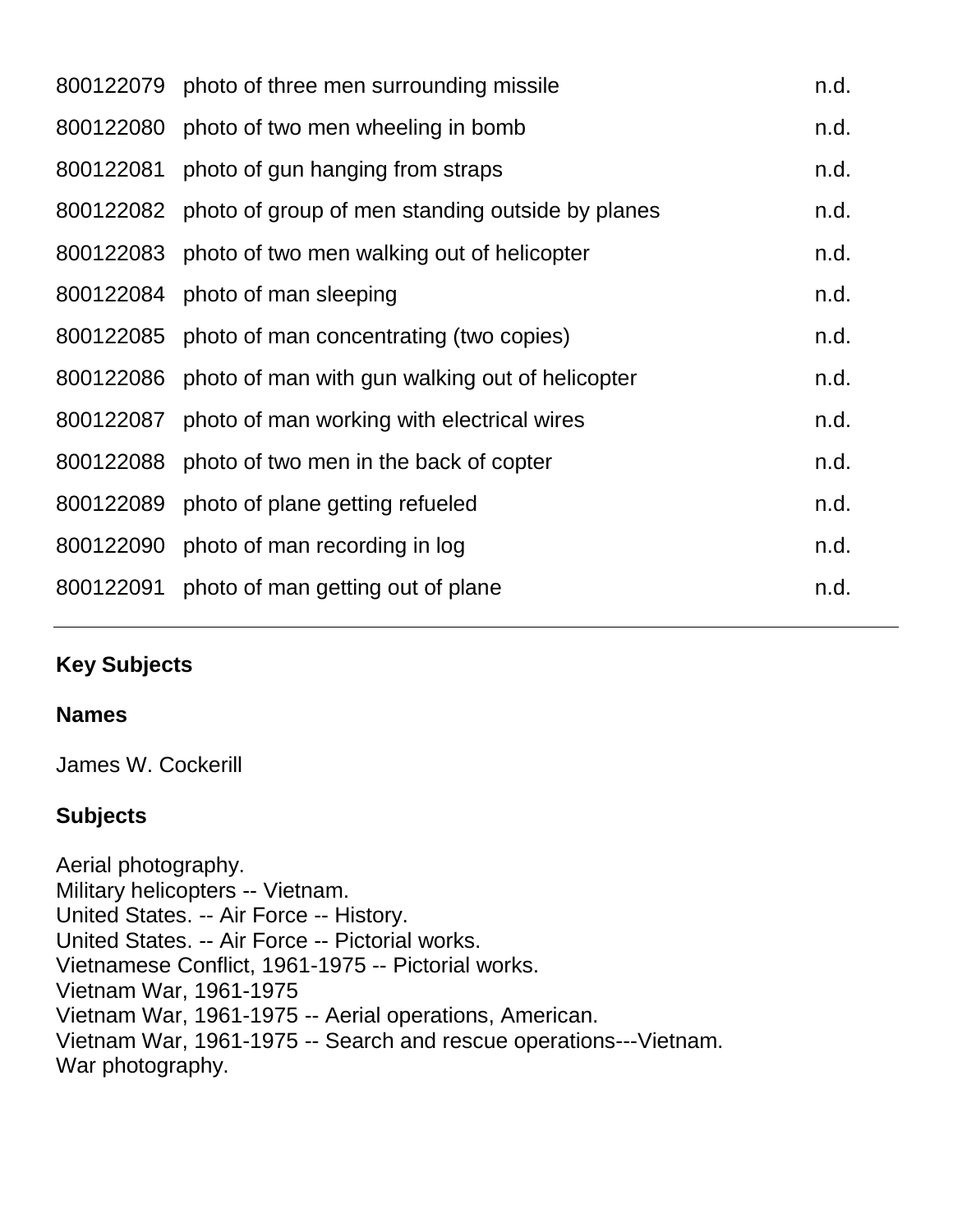# **Container List**

|   |                  | Box Folder Item ID#   | <b>Title</b>                                                  | <b>Dates</b> |
|---|------------------|-----------------------|---------------------------------------------------------------|--------------|
| 1 | 1                |                       | <b>Series One: Missions</b>                                   |              |
|   |                  | 800122001             | <b>Missions Flew</b>                                          | n.d.         |
|   |                  |                       | 800122002 Mission Crew Vietnam 71-72                          | n.d.         |
|   |                  |                       | 800122003 Motion 02 Bravo                                     | n.d.         |
|   |                  |                       | 800122004 Volunteer 538                                       | n.d.         |
|   |                  |                       | 800122005 Kansas 01B                                          | n.d.         |
|   |                  | 800122006 Jackel 33B  |                                                               | n.d.         |
|   |                  |                       | 800122007 Ragtop 01B                                          | n.d.         |
|   | $\boldsymbol{2}$ |                       | <b>Series Two: Awards</b>                                     |              |
|   |                  |                       | 800122008 Silver Star certificate                             | 02/23/73     |
|   |                  |                       | 800122009 Silver Star citation                                | n.d.         |
|   |                  |                       | 800122010 Dept. of the Air Force award recognition            | 03/04/74     |
|   |                  | 800122011             | Office of Information Home Town News Release<br>Data          | n.d.         |
|   |                  | 800122012 Silver Star | Copy of newspaper article about Cockerill's third             | n.d.         |
|   |                  |                       | 800122013 Silver Star (First Oak Leaf Cluster) certificate    | 03/28/73     |
|   |                  |                       | 800122014 Silver Star (First Oak Leaf Cluster) citation       | n.d.         |
|   |                  |                       | 800122015 copy of Silver Star First Oak Leaf cluster citation | n.d.         |
|   |                  |                       | 800122016 list of Silver Star recipients                      | 03/28/73     |
|   |                  |                       | 800122017 Silver Star (Second Oak Leaf Cluster) certificate   | 12/27/72     |
|   |                  |                       | 800122018 Silver Star (Second Oak Leaf Cluster) Citation      | n.d.         |
|   |                  | 800122019             | list of Silver Star recipients (four copies)                  | 11/27/73     |
|   |                  |                       | 800122020 Air Medal certificate                               | 11/07/72     |
|   |                  |                       | 800122021 Air Medal (First Oak Leaf Cluster) certificate      | 01/06/73     |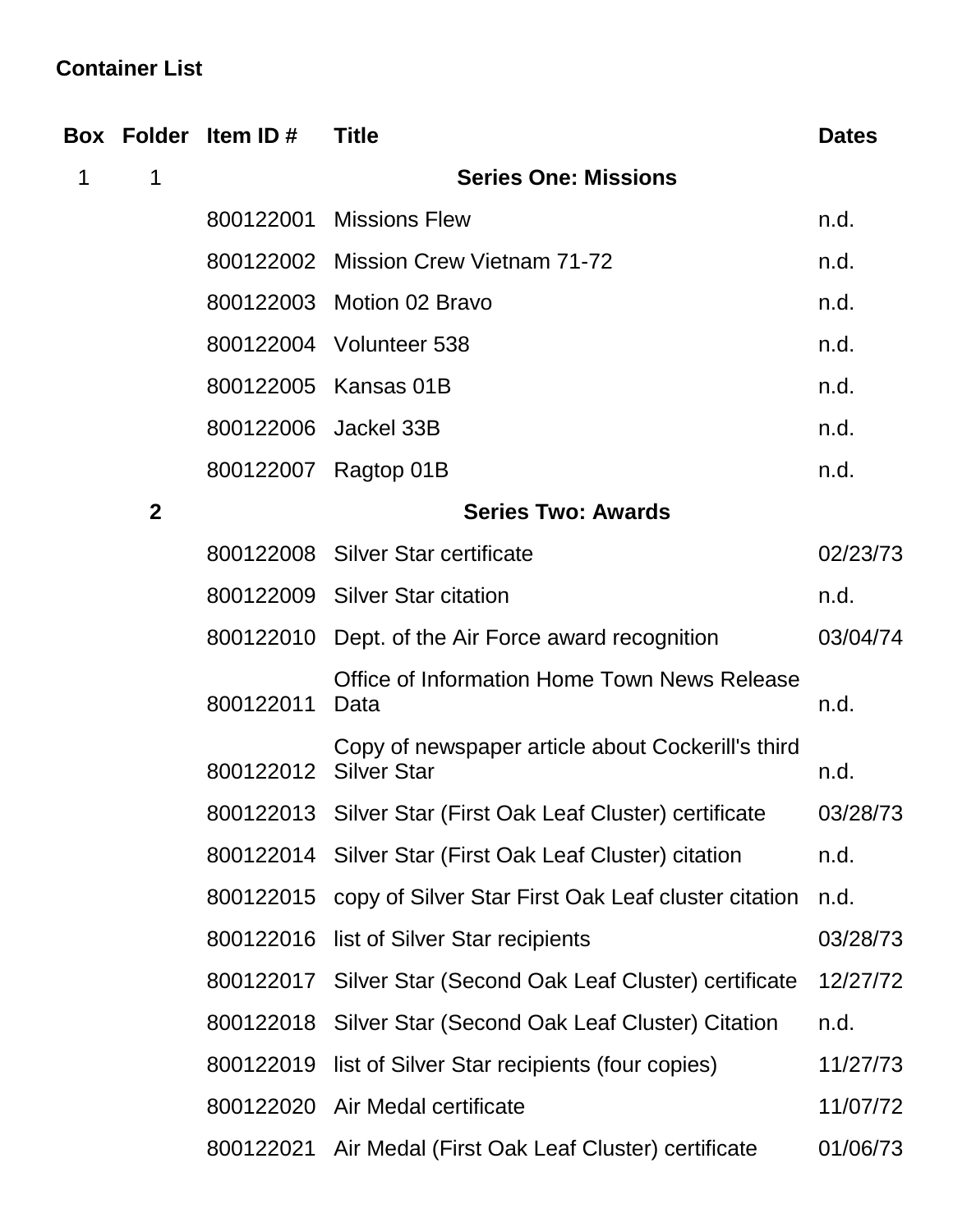| 800122022 Air Medal (Second Oak Leaf Cluster) certificate                      | 03/07/73 |
|--------------------------------------------------------------------------------|----------|
| 800122023 Air Medal (Third Oak Leaf Cluster) certificate                       | 05/11/73 |
| 800122024 Air Medal (Third Oak Leaf Cluster) citation                          | n.d.     |
| Copy of Air Medal (Third Oak Leaf Cluster)<br>800122025 citation (four copies) | n.d.     |
| 800122026 List of Air Medal recipients (two copies)                            | 05/11/73 |
| 800122027 List of Air Medal recipients                                         | 11/04/72 |
| 800122028 List of Air Medal recipients                                         | 03/07/73 |

**Series Three: Department of the Air Force Papers**

**3**

|   | 800122029 | Letter to 25 SOSq/DPMS from Cpt. F.M. Seger,<br>Jr. regarding 10% increase retired pay                                     | 10/30/73 |
|---|-----------|----------------------------------------------------------------------------------------------------------------------------|----------|
|   |           | 800122030 Recommendation for Decoration                                                                                    | 02/08/73 |
|   | 800122031 | Letter from Maj. Sandy Clarke to 40th ARS/CC<br>regarding heroism of Cpt. John Gillespie during<br>the rescue of Bobbin 05 | n.d.     |
|   |           | Letter to HQ PACAF from Lt. Col. Hubert<br>800122032 Berthold regarding recommendation approval                            | n.d.     |
| 4 |           | <b>Series Four: Correspondence</b>                                                                                         |          |
|   |           | Letter to James Cockerill from Bill Wilson<br>800122033 regarding the rescue mission for Bill.                             | 09/27/73 |
|   |           | Silver Star (Second Oak Leaf Cluster) citation<br>800122034 for rescuing Bill Wilson                                       | n.d.     |
|   | 800122035 | Newspaper clipping "Cockerill Wins Silver Star"                                                                            | n.d.     |
|   | 800122036 | Copy of newspaper article about Cockerill's third<br><b>Silver Star</b>                                                    | n.d.     |
|   |           | Newspaper clipping "Wounded Pilot Tells of<br>800122037 Ordeal in Koh Tang Island Invasion"                                | 05/25/75 |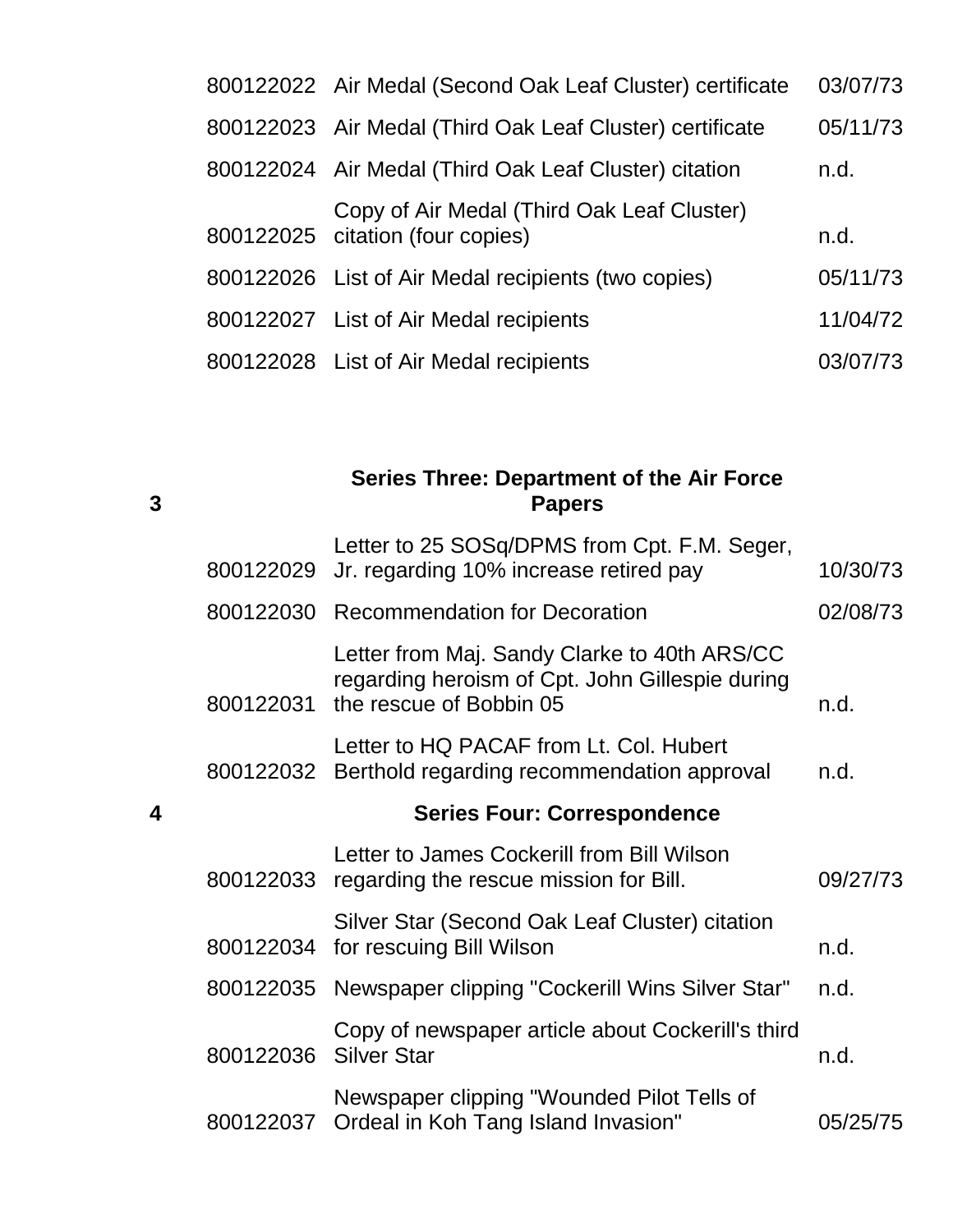| 800122038 | <b>Emails between Cockerill and</b><br>"rlapointe@gci.net" regarding information for<br>Jolly combat photographers                                                                                         | 05/05/07              |
|-----------|------------------------------------------------------------------------------------------------------------------------------------------------------------------------------------------------------------|-----------------------|
| 800122039 | <b>Series Five: Scrapbook</b>                                                                                                                                                                              |                       |
|           | Page one: summary of Motion 02 F-4 mission<br>and three photographs                                                                                                                                        | 08/26/72              |
|           | Page two: three photographs from Motion 02 F-<br>4 mission                                                                                                                                                 | 08/26/72              |
|           | Page three: Volunteer 538 mission summary<br>and three photographs                                                                                                                                         | 09/03/72              |
|           | Page four: three photographs from Volunteer<br>538 mission                                                                                                                                                 | 09/03/72              |
|           | Page five: newspaper article "2 Fliers Saved As<br>Reds Close In"                                                                                                                                          | 11/20/72              |
|           | Page six: two photographs of flying planes                                                                                                                                                                 | n.d.                  |
|           | Page seven: Bobbin 05 F-105 mission summary<br>with three photographs                                                                                                                                      | 11/18/72              |
|           | Page eight: three photographs from first combat<br>loss of B-52                                                                                                                                            | 11/01/72              |
|           | Page nine: Letter from John D'Angelo from<br>Sikorsky Aircraft regarding rescue certificates                                                                                                               | 11/07/72              |
|           | Page ten: 2 Helicopter Rescue Award<br>certificates                                                                                                                                                        | $8/26/72$ ,<br>9/3/72 |
|           | Page eleven: newspaper clipping "Rescue<br>Copters Ambushed in N. Viet" and Kansas 01<br>RF-4 mission summary with two photographs                                                                         | 12/10/72              |
|           | Page twelve: five photographs including inside<br>copter, bullet damage and copters in flight                                                                                                              | n.d.                  |
|           | Page thirteen: newspaper articles "But Rescue<br>Failed: U.S. Violated Bomb Halt in Attempt to<br>Save F111 Pilot," "2 More B52s Downed"<br>summary of Jackel 33 F-111 and photograph of<br>flying copters | n.d.                  |
|           |                                                                                                                                                                                                            |                       |